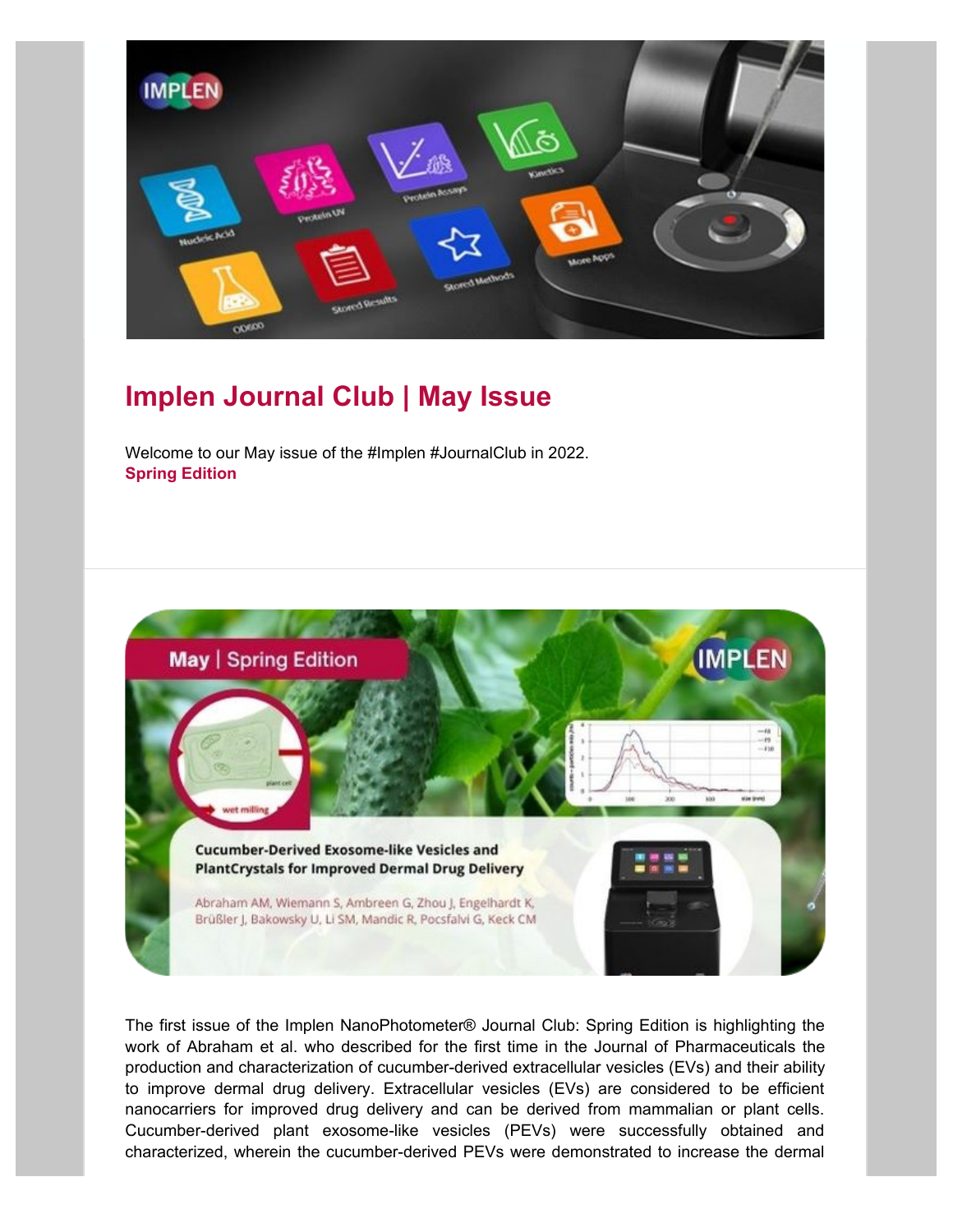penetration efficacy of a lipophilic active ingredient (AI) surrogate to about 200%. Ultimately, this study demonstrated a promising technique for the production of cucumber-derived exosome-like vesicles and PlantCrystals produced in a similar way to drug nanocrystals for improved dermal drug delivery.

The NanoPhotometer® NP80 was used in this study to obtain absorbance values to quantify the protein amounts of the PEVs using the BCA assay with micro BCA kits.

## **Learn more**



The second issue of the Implen NanoPhotometer® Journal Club is exploring the concept of novel food, with insects reared under controlled conditions being considered mini livestock. Mass-reared edible insect production is an economically and ecologically beneficial alternative to conventional meat gain. House crickets (Acheta domesticus) and Jamaican field crickets (Gryllus assimilis) are preferred insect species that are used commercially as food. Aleknavičius et al. recently reported in the Journal of Foods that the bacterial community associated with Jamaican field cricket was characterized for the first time and compared to that of a house cricket demonstrating each with significantly different bacterial communities, with some bacteria that are receiving increasing attention for their ability to regulate the gut microbiota performing beneficial probiotic functions and improve host health. The novel information from this study on the edible insect-associated microbiota will contribute to developing strategies for cricket processing to avoid bacteria-caused risks of microbial communities of having detrimental properties and reap the benefits of beneficial microbes. Edible insect-associated microorganisms should gain much attention considering their potential beneficial, health-promoting features.

The NanoPhotometer® P330 was used to assess the quality and quantity of microbial DNA isolated from crickets.

Learn more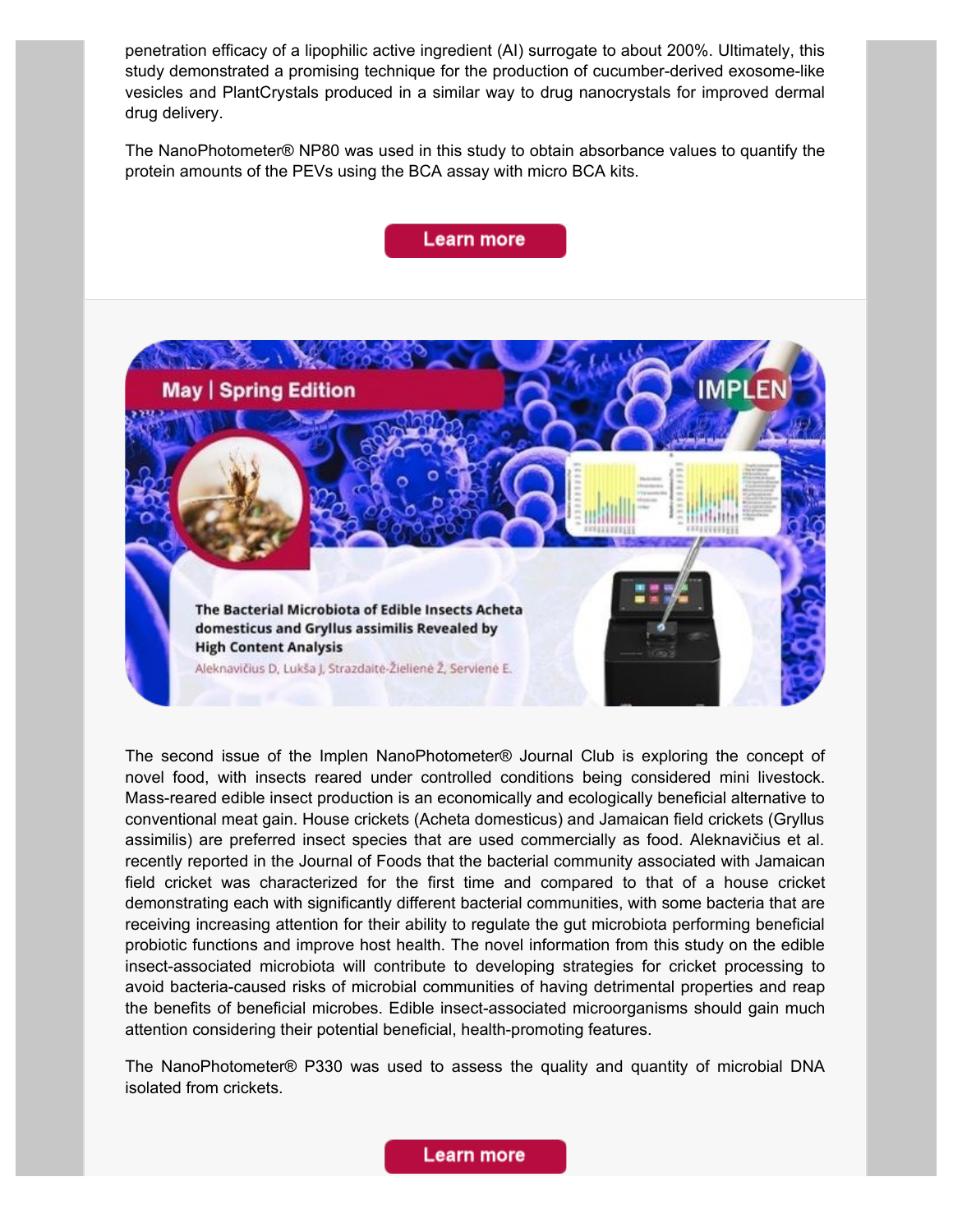

Next issue is revisiting the topic about small, but very important insects whose health should concern us all- honey bees. As many species of social insects display a division of labor among colony members based on behavioral specializations related to age, adult worker honey bees perform a series of tasks in the hive when they are young and with age shift to foraging for nectar and pollen outside the hive. The transition to foraging involves changes in metabolism and neuroendocrine activities. These changes are associated with a suite of developmental genes. Ortiz-Alvarado et al. demonstrated in the Journal of Insect Science that antibiotic treatments, which are often used to treat or prevent infections and to improve honey production, had an effect on the typical expression pattern of regulatory genes and that the immature environment can influence adult development. The exposure of antibiotics during immature stage and adulthood resulted in a delay in the typical changes in the expression of candidate genes known to regulate behavioral development accelerating or delaying the onset of foraging depending on timing of antibiotic exposure. The results of this study illustrate that timing of antibiotic exposure alters the typical regulation of behavioral development by metabolic and neuroendocrine processes. Antibiotic effects on individual behavior highlight the need for further focus on the gut–brain axis and microbiota role on honey bee social organization.

The NanoPhotometer® was used to quantify RNA extracted from the honey bee tissues.

Learn more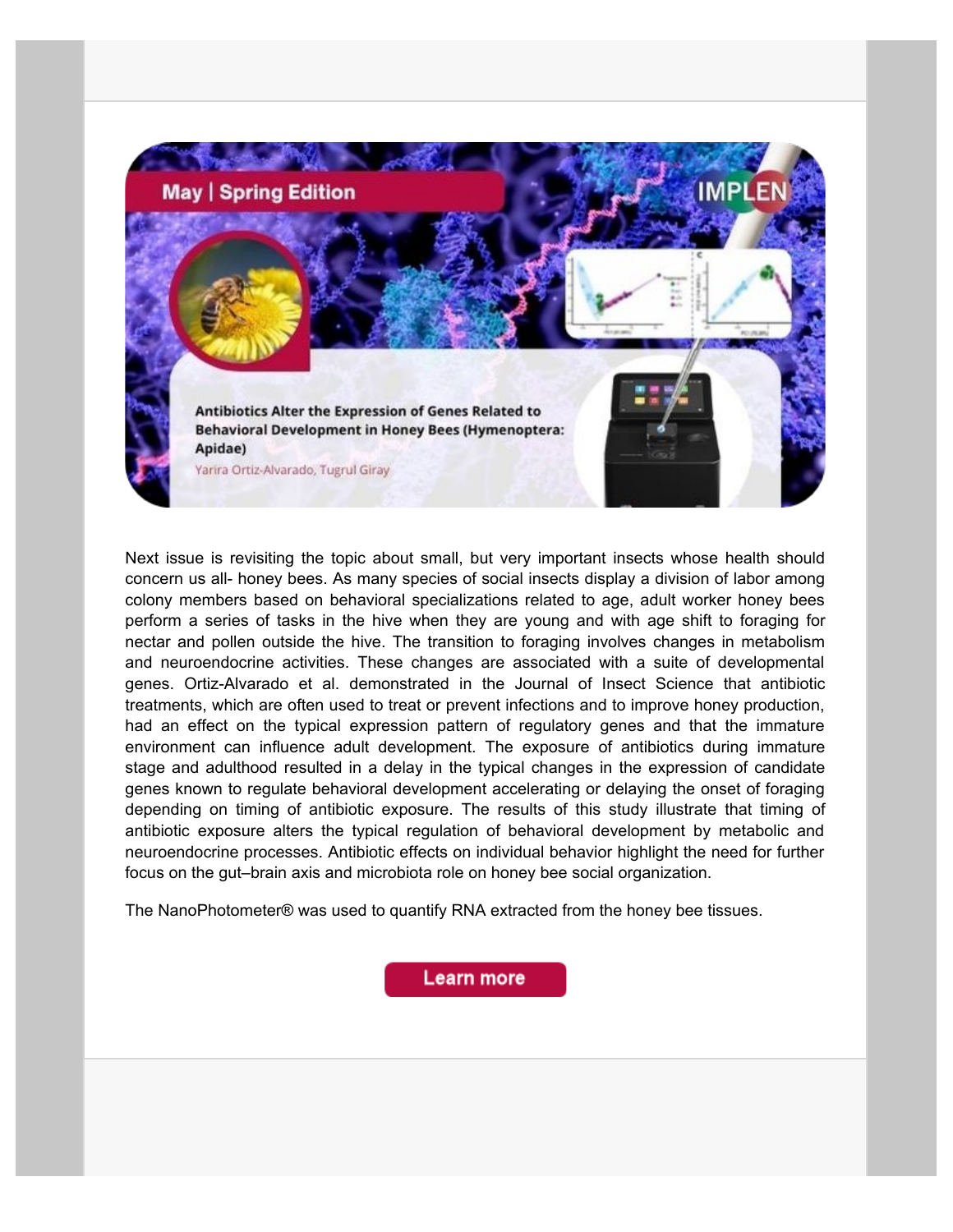

Next, let's highlight the topic of the convergent evolution of vertebrate-pollinated flowers. Nearly 90% of flowering plants depend on animals for reproduction. One of the main rewards plants offer to pollinators for visitation is nectar, with one rare trait among flowering plants is the production of colored nectar, which may function as a visual attractant and guide prospective pollinators. Roya et al. reported in the journal of plant biology findings indicating convergent evolution of a red-colored nectar has occurred across two distantly related plant species. Behavioral data show that the red pigment attracts the likely pollinator of one of these plants. This work cumulatively identifies a convergently evolved trait in two vertebrate-pollinated species, suggesting that the red pigment is selectively favored and that only a limited number of compounds are likely to underlie this type of adaptation. These findings join a growing list of examples of distinct biochemical and molecular mechanisms underlying evolutionary convergence and provide a fascinating system for testing how interactions across species drive the evolution of novel pigments and may serve as a starting point for more in-depth comparative biochemical and behavioral studies on pigment-driven plant–pollinator interactions.

The NanoPhotometer® Pearl was used for all spectrophotometric analysis for this study including: (1) spectrophotometric catalays assay performed by monitoring the breakdown of H2O2 by measuring the absorbance at 250 nm and (2) absorbance wavelength scans performed 8-20 hours following in-situ pharmacological treatments of nectar with carbonic anhydrase inhibitors (acetazolamide, sulfanilamide, or 6-ethoxy-2-benzothiazolesulfonamide) or equivalent amounts of DMSO.

**Learn more**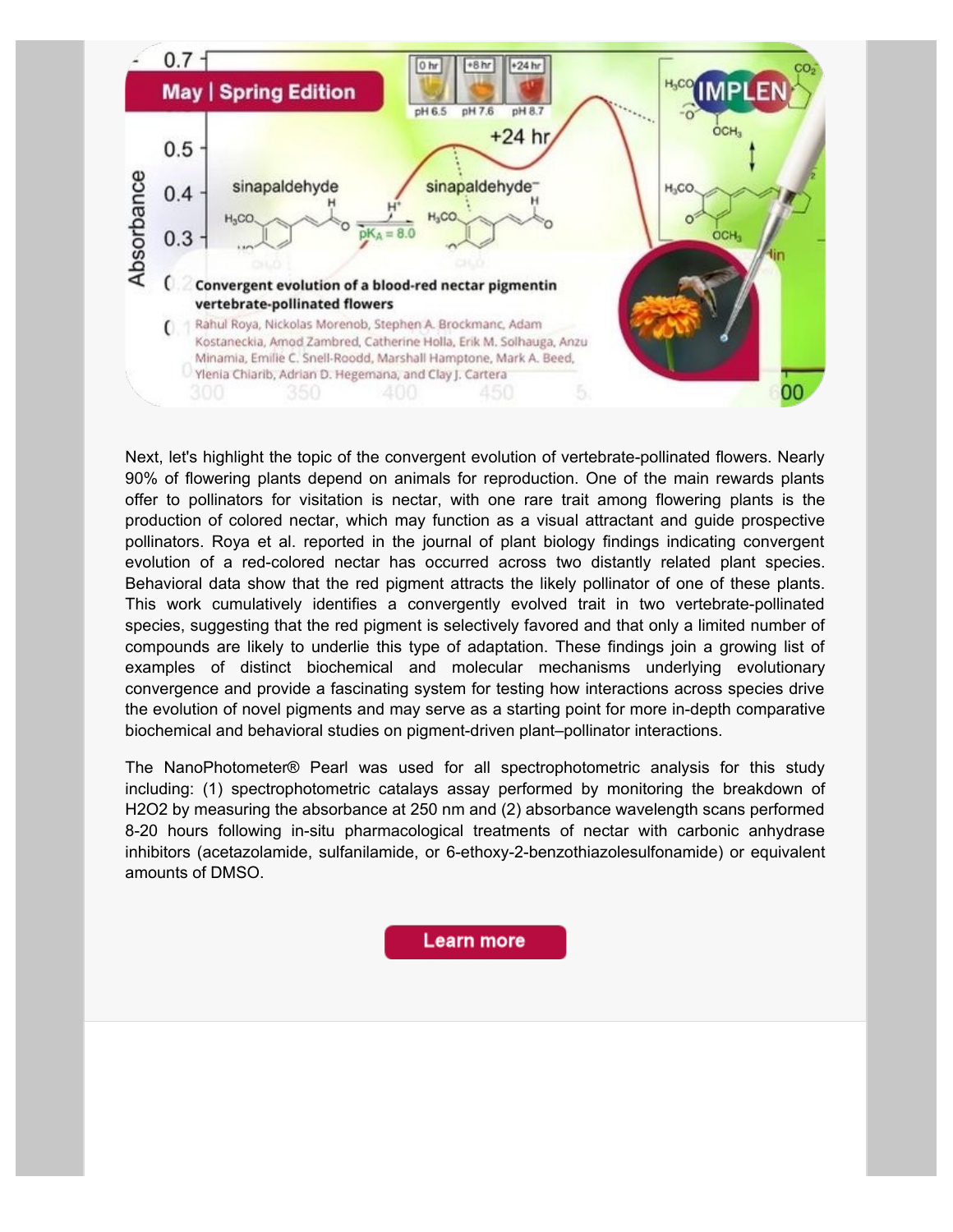

Our last issue is highlighting the topic of the impact of Electromagnetic fields (EMFs) which are ubiquitous in the environment and interfere with all biological organisms including plantlife. The quality and quantity of alternating EMFs are increasing due to the implementation of novel technologies precipitating the need for researching their effects. Schmidtpott et. al. recently reported their work driven by the need to understand EMFs as a stressor on plant physiology in the International Journal of Environmental Research and Public Health with the findings of their exploration of the impact of EMFs (similar to those emitted from battery chargers of electric cars) on plants. The results of this study, in which the model plant Arabidopsis thaliana was exposed to an applied EMF program aimed to mimic a mix of natural and anthropogenic components, show that alternating EMF-exposed plants undergo significant alterations at the levels of photosynthesis, transcriptome, and metabolome. These findings of EMF–plant interaction along with the rapidly changing EMF emissions accentuate the requirement to research the EMF–life and, as conducted here, EMF–plant interaction.

The NanoPhotometer® was used in this study to verify the yield and purity of RNA isolated from the model plants exposed to EMFs for transcriptome analysis by RNA sequencing and quantitative real-time PCR validation.

## Learn more

Visit [www.implen.de](https://www.implen.de/) to find out how the NanoPhotometer® can improve your research.